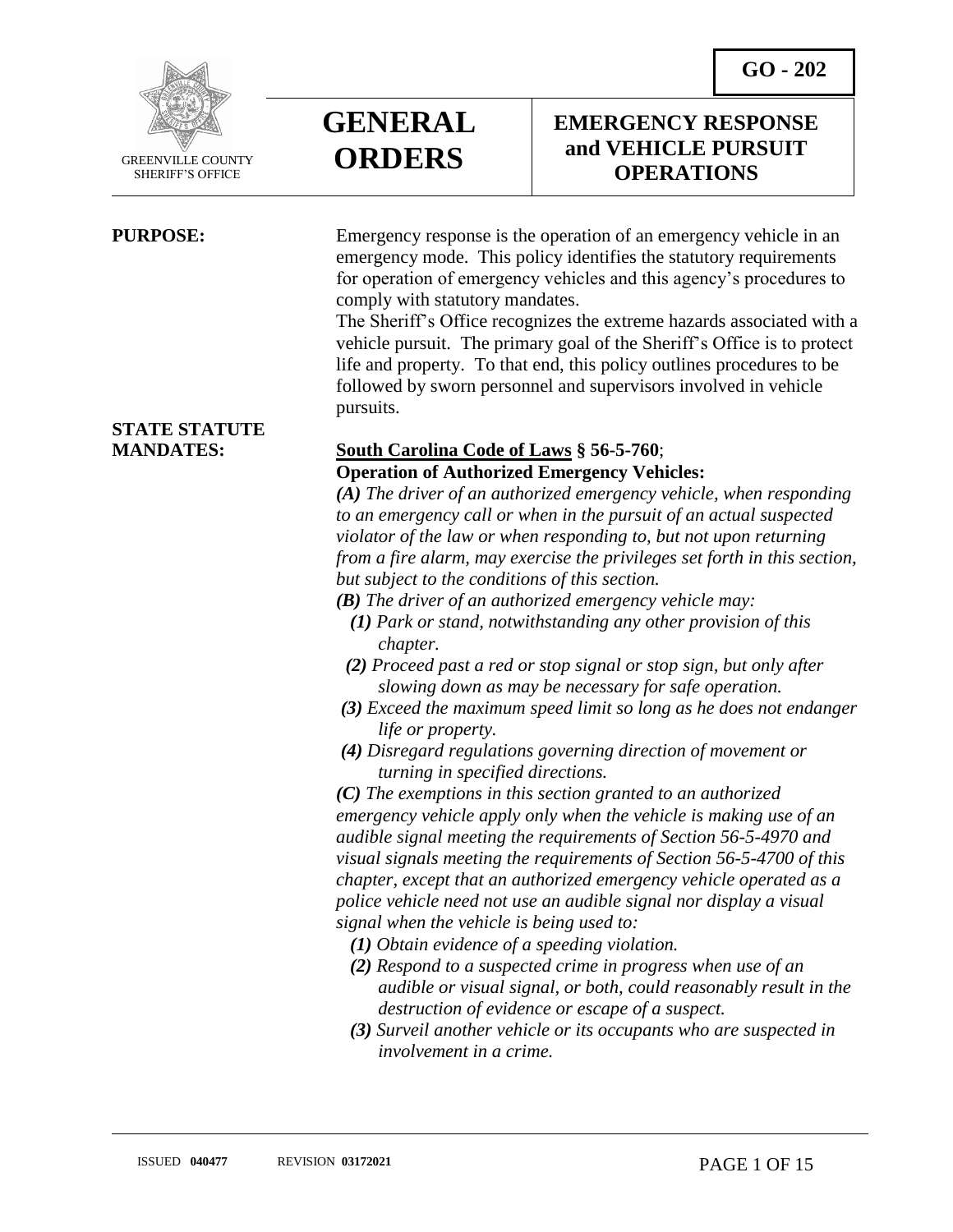*(D) The provisions of this section do not relieve the driver of an authorized emergency vehicle from the duty to drive with due regard for the safety of all persons.*

*(E) The Criminal Justice Academy shall promulgate regulations pursuant to the Administrative Procedures Act so as to provide uniform guidelines and training programs for law enforcement agencies, which use emergency vehicles. Law enforcement agencies authorized to use emergency vehicles shall use the regulations developed by the Criminal Justice Academy to provide written guidelines and to provide training programs for its officers and employees regarding the operation of emergency vehicles.*

#### **DUE REGARD: Due regard places a higher burden of responsibility on the driver of an emergency vehicle to consider the safety and well being of others.**

**RISK MANAGEMENT:** Whenever a vehicle is operated in normal driving conditions, a certain degree of risk is apparent**.** In the operation of emergency vehicles, risks are multiplied many times over. An acceptable risk is one in which the operator of an emergency vehicle has control of himself, his vehicle, and his surroundings to a degree of certainty. An unacceptable risk is when certainty does not exist. Definitive guidelines to specifically address all emergency situations are impossible. Therefore, the decision to operate in an emergency mode is a question of risk management. **The risk to the general public must be weighed against the need to apprehend**. In all cases involving emergency response, sound judgment is paramount.

**OPERATION: All Sheriff's Office emergency vehicle operations are to be conducted in strict accordance with existing statutes**. Personnel operating agency vehicles are to exercise **due regard** for the safety of all persons. No assignment is of such importance and no task will be expedited with such emphasis that the principles of safety become secondary. There are no tasks so important to justify the reckless disregard of the safety of innocent persons.

**CALL FOR SERVICE:** All responses (dispatched calls) shall be classified as **routine, priority, or emergency:**

- 1. **ROUTINE -** Response may be delayed with a deputy responding as he/she becomes available. All traffic regulations are obeyed.
- **2. PRIORITY** Respond without delay, all traffic regulations are obeyed.

# **VEHICLE OPERATION**

# **SHERIFF'S OFFICE EMERGENCY VEHICLE**

# **EMERGENCY RESPONSE TO A**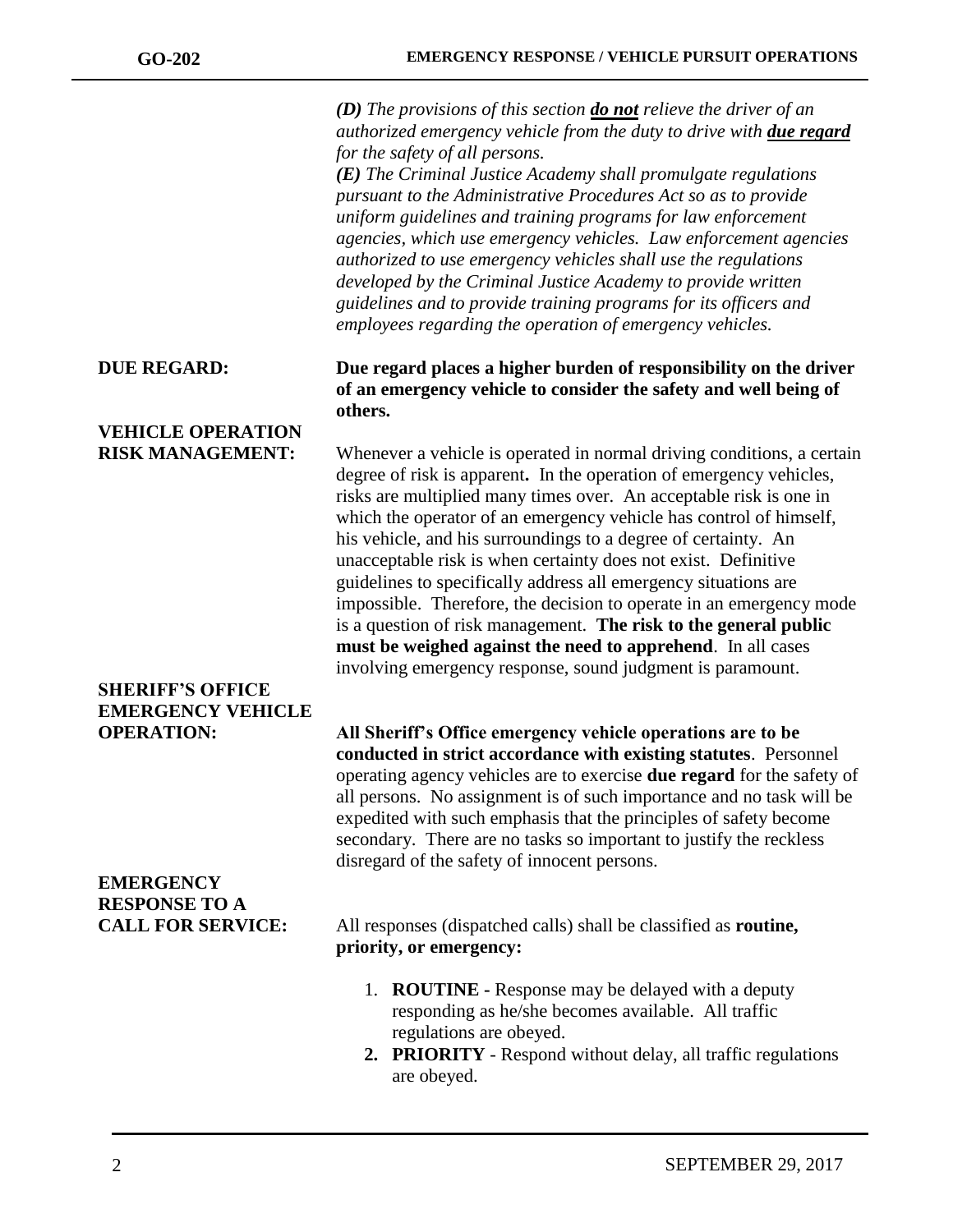3. **EMERGENCY** - Respond with all emergency equipment (lights, siren) activated. **Do not engage four-way "emergency flashers" during emergency vehicle operations. All brake lights do not illuminate when flashers are engaged resulting in hazardous operation of the moving vehicle.** When approaching a traffic control light or a stop sign, the **deputy must use due regard** and **clear** the intersection before proceeding. **Do not** assume you will be given the right-of-way. Emergency response is limited to those situations in which the physical safety and well being of an individual is directly jeopardized.

**All emergency vehicle operations are coded as Signal One and cleared aired via radio as such.** Responsibility for airing the code words signal one rests with individual deputies and shift supervisors. Under no circumstances will a dispatcher initiate a signal one response.

The gravity of each emergency situation is to be carefully weighed by each deputy and his supervisor. A decision to run signal one is to be followed by the deputy's radio transmission identifying his unit and his clearly stating, "I'll be signal one to \_\_\_\_\_\_\_\_\_." If approved, the on-duty supervisor is to transmit approval; i.e., "Adam 24, you are clear for signal one. Proceed with caution."

If an emergency response is **not** approved, the on-duty supervisor will transmit his/her refusal to approve; i.e., "Adam 24, cancel signal one, proceed as priority or routine. Keep me advised." Silence by a supervisor **does not** indicate tacit approval for emergency response. In such instances, the responding deputy is to use best discretion and be prepared to justify decisions made.

Depending upon the seriousness and the immediacy of the situation, the deputy may attempt to raise his supervisor on the radio, advise Communications he will continue signal one, or make the decision to abort emergency operations and proceed in a routine manner. In all cases a supervisor is to be contacted as soon as possible.

**An emergency response will typically be authorized when human life is threatened or serious personal injury appears imminent**. Supervisors may authorize, but are not exclusively limited to, the following emergency response:

- Armed Robbery
- Burglary/Occupied Building
- Civil Disturbance
- Deputy Needs Help
- Murder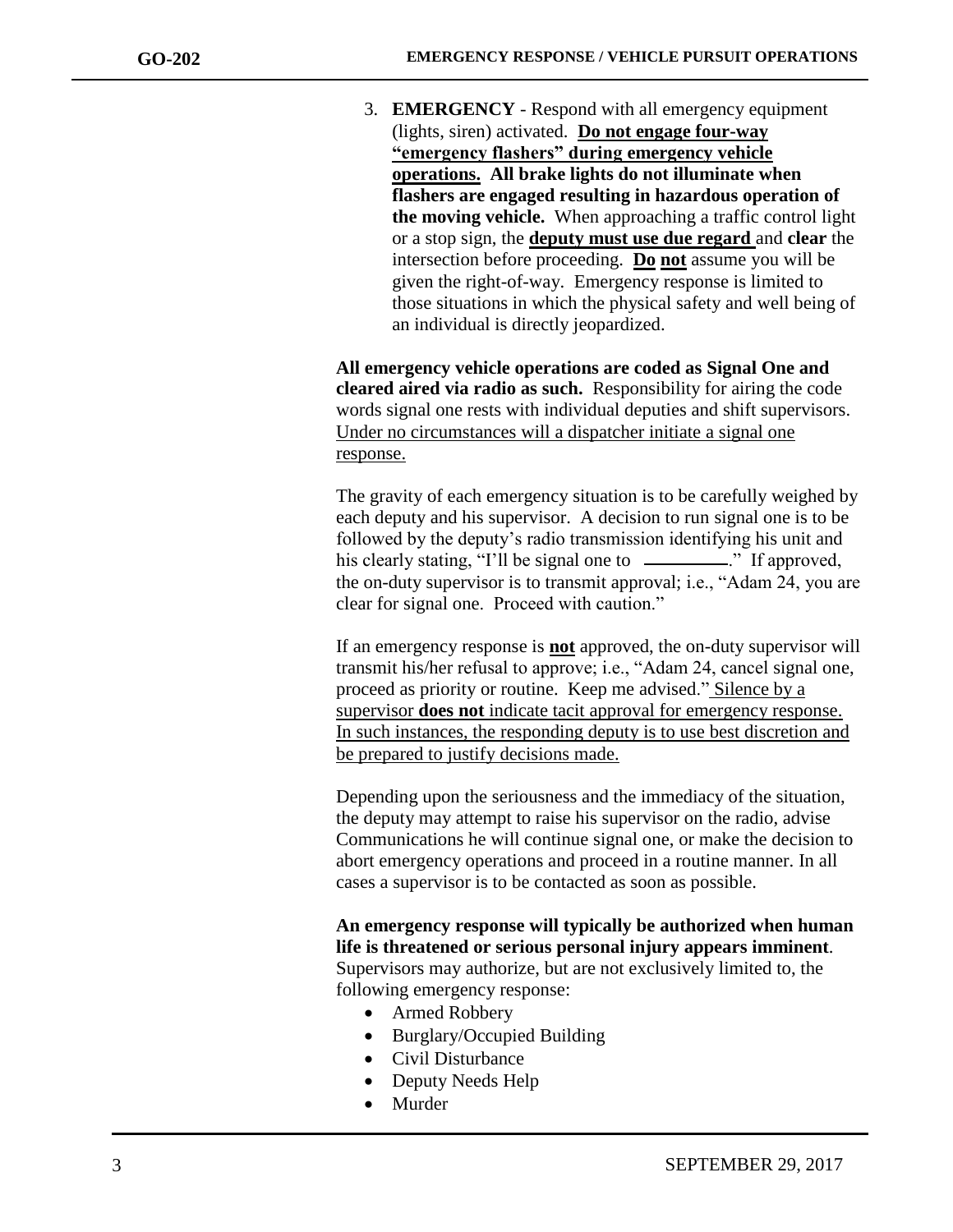- Request Special Teams
- Trouble with Detainee

In general, emergency response **will not** be made to the following call types unless information furnished would warrant waiver of this order by the on-duty supervisor.

- Fight
- Ambulance
- Traffic collision
- Rape Case
- Breaking and Entering Structure
- Fire Call
- Activated Burglar Alarm
- Back-up
- Suicide Case
- Domestic Trouble
- Deceased Person

| <b>CAMERA OPERATION:</b> At the onset of a Signal One response, deputies driving vehicles |
|-------------------------------------------------------------------------------------------|
| equipped with in-car video cameras are to activate their cameras in                       |
| conjunction with blue lights and siren.                                                   |

# **NON-EMERGENCY RESPONSE EMERGENCY**

**LIGHTS USE:** When making a traffic stop, assisting with a traffic stop, providing assistance at a collision scene or providing assistance to a stranded motorist on the roadside, blue lights and flashers, in addition to headlights, are to be activated on patrol vehicles.

> Deputies driving unmarked vehicles in the same circumstances are to activate a flashing blue light in a position visible to highway traffic after pulling to the roadside. Unmarked vehicles are to also activate emergency flashers.

**Extreme caution is to be used in circumstances disrupting the normal flow of traffic.**

# **VEHICLE PURSUIT**

**POLICY: Pursuits are permissible only when the need for immediate capture outweighs the danger created by the pursuit itself.** A vehicle pursuit exposing any deputy, suspect, or member of the general public to unnecessary risk of harm or injury is inconsistent with this agency's goal. The circumstances justifying the decision to pursue must exist at the time of initiation. The suspected crime of eluding will not, without additional circumstances, justify a pursuit.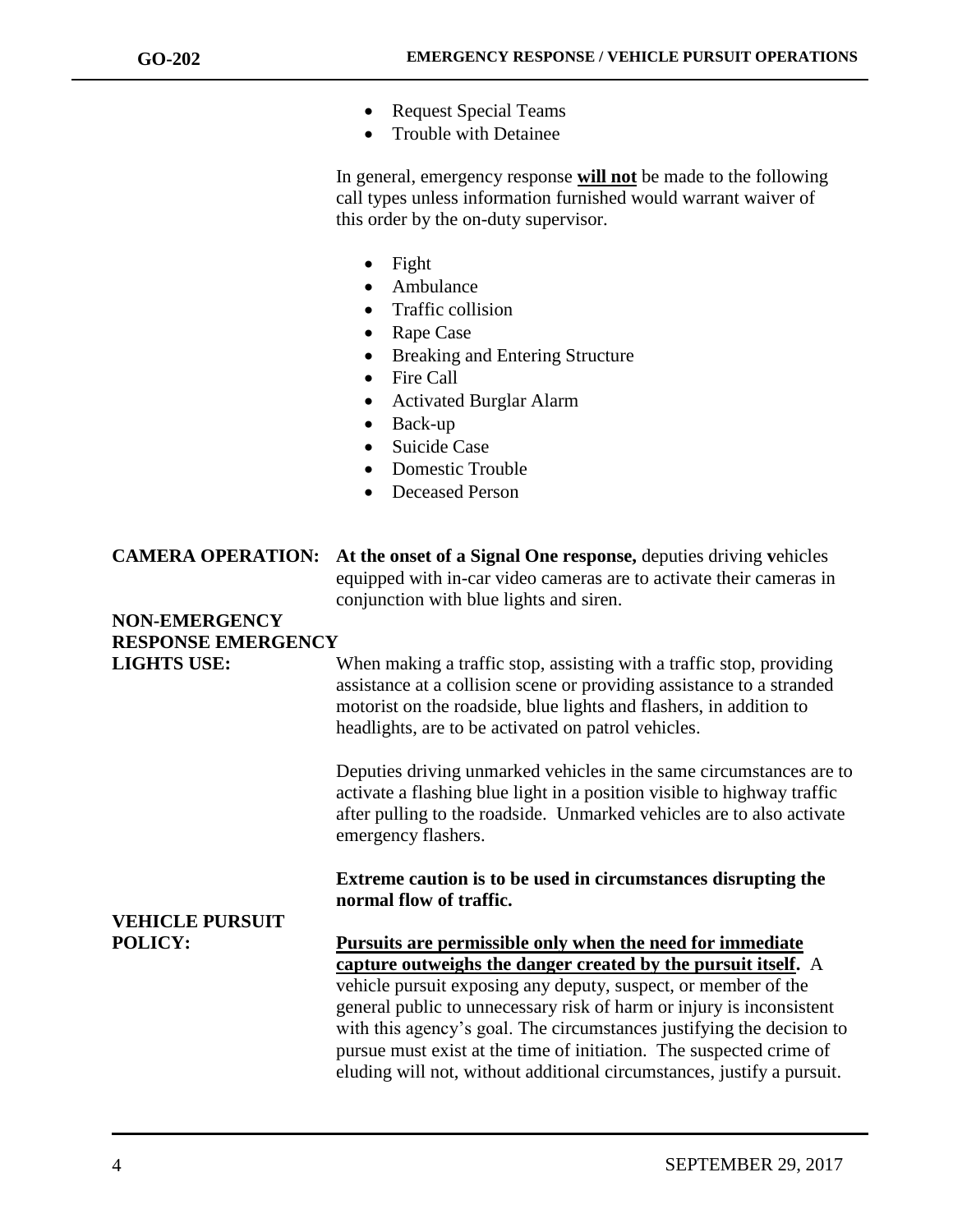**Pursuits for traffic violations (except DUI's; see below paragraph), misdemeanors, gross misdemeanors and property crimes are prohibited, barring extraordinary circumstances. Extraordinary circumstances should involve situations where the suspect creates a clear danger to others and the existing circumstances must be present prior to the time that a pursuit is initiated.** Deputies, supervisors or commanders will not be criticized for either declining to initiate or deciding to terminate a pursuit.

Pursuits for persons suspected of being under the influence pose a unique situation. If a Deputy suspects that a driver being pursued is under the influence, the Deputy should contact a supervisor. **Supervisors should require the pursuing Deputy to describe the suspect's driving and why they are believed to be under the influence**. Supervisors will make the decision whether to continue or terminate the pursuit. If the decision is made to continue, the supervisor shall closely monitor the pursuit, continuously evaluate the circumstance using the due regard for safety of others, and be prepared to call for termination of the pursuit if appropriate.

**PURSUIT DECISIONS** – Each individual pursuit has unique characteristics. Apprehension of a fleeing motorist must be accomplished legally and safely. One cannot set a "safe" maximum speed or in all cases specify the maximum number of law enforcement vehicles that can be involved. Pursuing deputies and field supervisors, in a short period of time, will have to:

- 1. Continuously evaluate the need to apprehend the subject versus the danger of the pursuit to the public's safety and try to balance those competing concerns by weighing the danger of apprehending the suspect against the danger of the chase.
- 2. Use their best judgment.
- 3. Rely on all resources, including training and experience, statutory mandates, procedures and directions outlined in this policy and apply them collectively to existing circumstances.

A deputy must be able to clearly articulate why a pursuit is justified and must be certain it can be performed in relative safety. The deputy may continue with the pursuit while continuing to exercise due regard for the safety of all concerned.

**LIABILITY -** A deputy is never relieved of his obligation to exercise due regard for his/her safety and that of the public. Excessive or negligent operation of a vehicle may render both the deputy and the Sheriff's Office liable to criminal and/or civil action.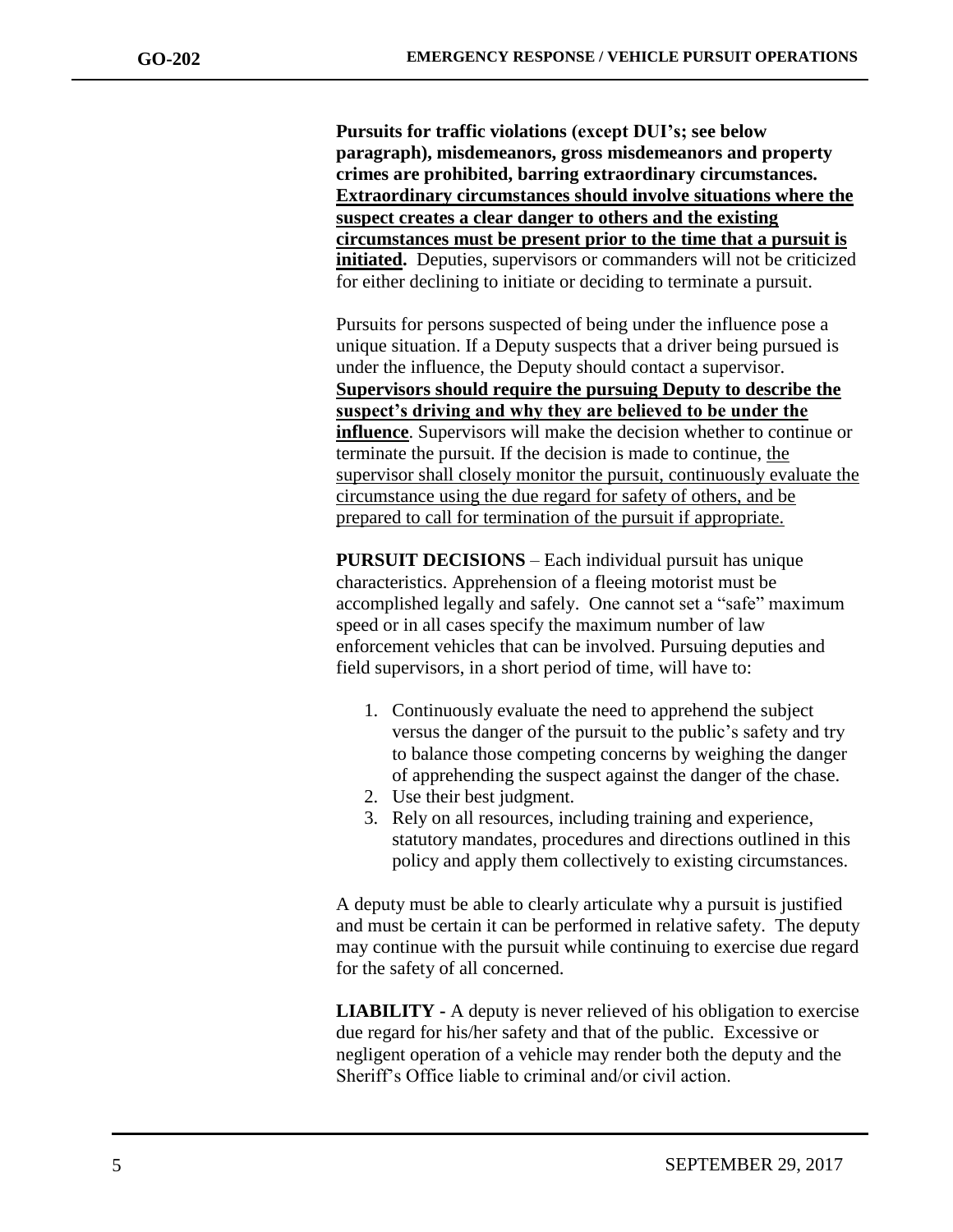| <b>DEFINITIONS:</b>                         | <b>Vehicle Pursuit</b> – An active attempt by a deputy in a Sheriff's Office<br>vehicle to apprehend a moving motor vehicle, providing the driver of<br>such vehicle is aware of the attempt and is resisting apprehension by<br>maintaining or increasing speed, or ignoring the attempt of the deputy<br>to stop the driver.                                                                                                                                                                                                                                                                                                              |
|---------------------------------------------|---------------------------------------------------------------------------------------------------------------------------------------------------------------------------------------------------------------------------------------------------------------------------------------------------------------------------------------------------------------------------------------------------------------------------------------------------------------------------------------------------------------------------------------------------------------------------------------------------------------------------------------------|
|                                             | <b>Overtake</b> – An attempt to catch up to another motorist who is not yet<br>aware, in order to observe or stop the vehicle.                                                                                                                                                                                                                                                                                                                                                                                                                                                                                                              |
| <b>PROCEDURES FOR</b><br><b>OVERTAKING:</b> | 1. Position patrol vehicle so audible and/or visual signals to halt can<br>effectively be communicated to the motorist.<br>2. Continuously communicate audible and/or visual signals to the<br>motorist until he becomes aware to stop.                                                                                                                                                                                                                                                                                                                                                                                                     |
|                                             | 3. Position the patrol vehicle so the deputy may more effectively<br>observe the motorist, his vehicle and/or his passengers or load.                                                                                                                                                                                                                                                                                                                                                                                                                                                                                                       |
| <b>OVERTAKING</b>                           |                                                                                                                                                                                                                                                                                                                                                                                                                                                                                                                                                                                                                                             |
| <b>VIOLATORS:</b>                           | Normally, a deputy must overtake a motorist in order to signal a<br>driver to stop. This can be done without activation of emergency<br>signals if the deputy remains within the law with respect to Section<br>56-5-760. When practical, the deputy is to attempt to close in behind<br>the motorist and transmit the vehicle's tag number before actively<br>signaling the driver to pull over. If vehicle speed or behavior of the<br>driver requires the deputy to exceed the posted speed limit or violate<br>other traffic regulations, Section 56-5-760 is triggered and the deputy<br>must decide if a pursuit is to be undertaken. |
| <b>PURSUIT</b><br><b>RESPONSIBILITIES:</b>  | The following outlines specific actions to be taken if this occurs:                                                                                                                                                                                                                                                                                                                                                                                                                                                                                                                                                                         |
|                                             | The deputy deciding to pursue a violator is to immediately<br>transmit the vehicle's actions when it becomes apparent the driver<br>is attempting to evade apprehension.                                                                                                                                                                                                                                                                                                                                                                                                                                                                    |
|                                             | <b>INITIATING/PRIMARY UNIT RESPONSIBILITIES:</b>                                                                                                                                                                                                                                                                                                                                                                                                                                                                                                                                                                                            |
|                                             | In all cases, a deputy initiating vehicle pursuit immediately<br>transmits to Communications that a pursuit is underway and<br>provides following information:<br>1. Unit identification.<br>2. Location, speed and direction of travel.                                                                                                                                                                                                                                                                                                                                                                                                    |
|                                             | Specific reason for pursuit, including known laws violated.<br>3.<br>4. Vehicle description, including tag number.<br>5. Number of occupants.                                                                                                                                                                                                                                                                                                                                                                                                                                                                                               |
|                                             | 6. Traffic and weather conditions.                                                                                                                                                                                                                                                                                                                                                                                                                                                                                                                                                                                                          |
|                                             | The initiating or primary unit bears operational responsibility for the                                                                                                                                                                                                                                                                                                                                                                                                                                                                                                                                                                     |
|                                             | pursuit unless relieved by a supervisor. The authority of the primary                                                                                                                                                                                                                                                                                                                                                                                                                                                                                                                                                                       |
|                                             | unit pertains to the immediate field operation and is at all times                                                                                                                                                                                                                                                                                                                                                                                                                                                                                                                                                                          |
|                                             | subordinate to command of the field supervisor.                                                                                                                                                                                                                                                                                                                                                                                                                                                                                                                                                                                             |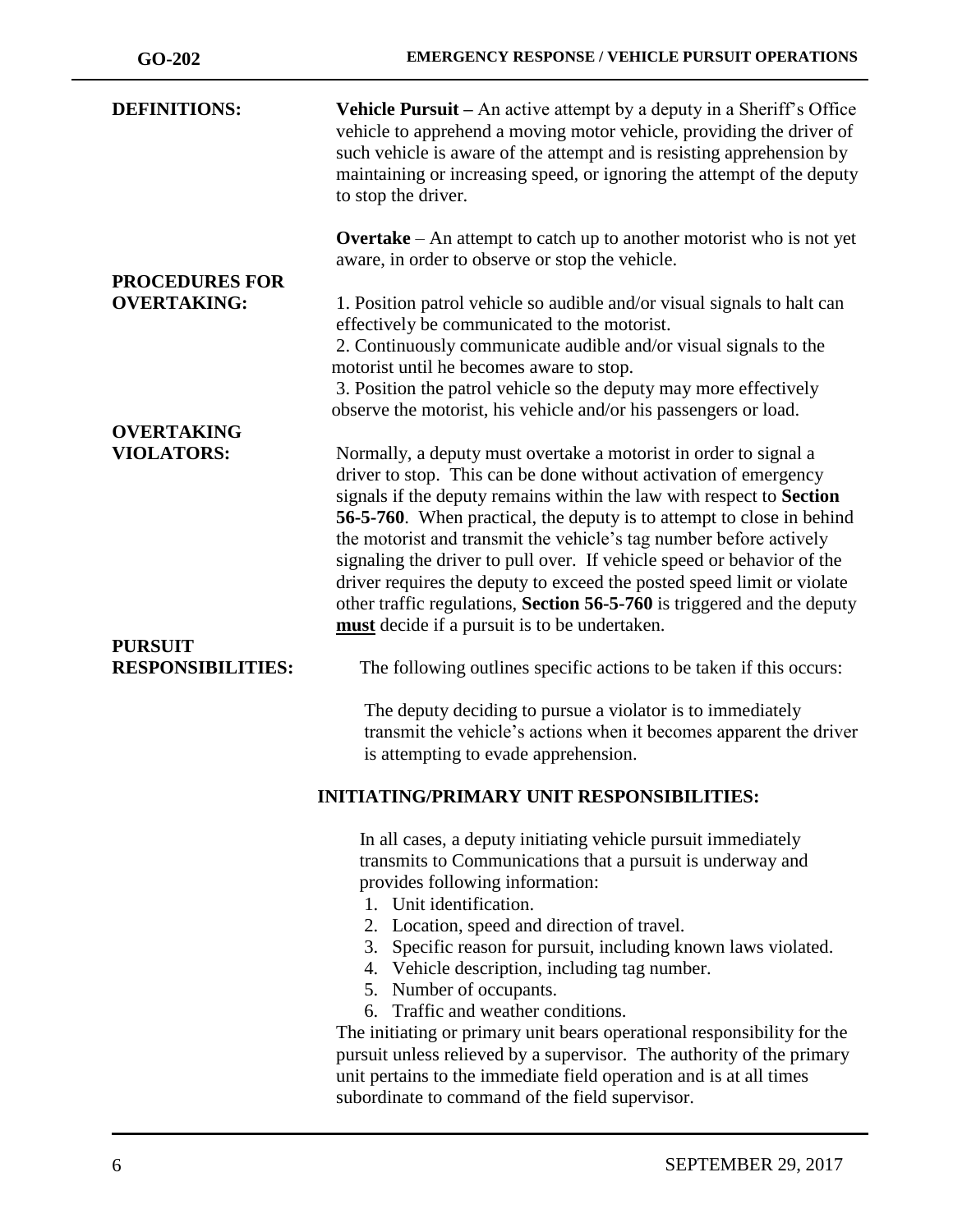The primary unit maintains pursuit as long as it is safe to do so, or until directed to terminate by a supervisor, or the violator is stopped.

#### **COMMUNICATIONS RESPONSIBILITIES**:

- 1. Communications immediately contacts field supervisor.
- 2. Receive and record all incoming information on the pursued vehicle.
- 3. Advise all other units a pursuit is in progress, providing all relevant information.
- 4. Perform relevant record and motor vehicle checks.
- 5. Control all radio communications during the pursuit.
- 6. Coordinate assistance under direction of the field supervisor.
- 7. Continue to monitor the pursuit until it is terminated.

#### **SUPERVISORY RESPONSIBILITIES**:

- 1. Evaluate situation and determine if the need for immediate apprehension of the violator justifies continued pursuit.
- 2. If pursuit is justified, assert control over situation and use discretion to order specific units into or out of the pursuit, or order immediate termination of pursuit.
- 3. Only a field supervisor may authorize more than two units to be in active pursuit.

#### **ASSISTING UNIT RESPONSIBILITY**:

Assistance is coordinated by Communications under direction of a field supervisor. The field supervisor and primary unit are advised of the identity and location of back-up units who can assist.

Active pursuit normally consists of not more than two units: primary unit and back-up unit. If more assistance is specifically requested, the amount is determined by:

- 1. Nature of the offense.
- 2. Number of suspects.
- 3. Number of participating deputies.
- 4. Other clear, articulated facts justifying the increased hazard.

The assisting unit upon joining the pursuit is to immediately notify Communications of its identity. If the primary unit is a one-man car, the assisting unit may assume radio communications responsibility to allow the primary unit to devote full attention to driving.

The assisting unit is to maintain a safe distance behind the primary unit but close enough to render back-up assistance. Intercepting units are to avoid intersecting the path of an oncoming speeding vehicle.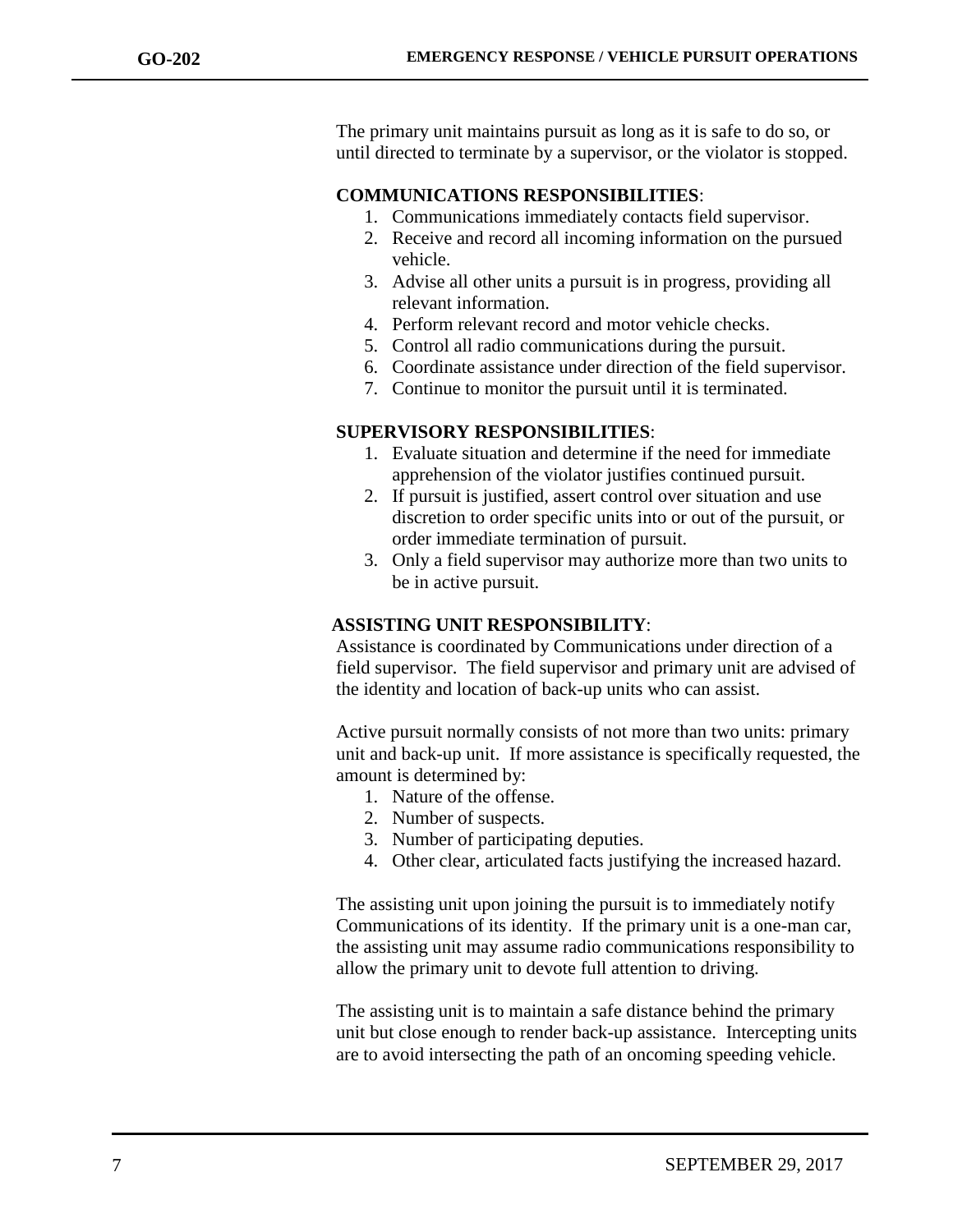If the primary unit becomes disabled, the assisting unit becomes the primary unit. Communications advises the field supervisor a new back-up unit is needed.

All other units are to remain aware of direction and progress of the pursuit, but are not to actively participate or parallel on adjacent streets, unless specifically authorized to do so.

 **PHYSICAL LIMITATIONS** - A patrol vehicle has a maximum speed at which it may be operated safely. Some limiting factors are:

- Type and condition of tires and ambient temperature.
- Brakes as related to known characteristics of fading under severe use.
- Suspension system limitations to support the vehicle at maximum side thrust.

**DRIVER LIMITATIONS** - There are limits on a driver's ability to safely operate a vehicle on a given roadway. Some limiting factors are:

- Experience and training in high-speed operation.
- Familiarity with roadway traveled.
- Familiarity with handling characteristics of vehicle.
- Visibility and illumination in area traveled.
- Familiarity with obstacles, both present and potential, to be avoided**.**

**MAXIMUM SPEED LIMITATIONS** - Each roadway has a maximum speed at which a vehicle may be operated safely. Some of the limiting factors are:

- Curves and hills.
- Condition and type of road surface.
- Rain, snow, ice, loose gravel or other foreign substance on road surface.
- Intersections and entrances where other vehicles could suddenly and unexpectedly obstruct roadway.
- Use of roadway by pedestrians.

**SPEED** - There is no **"safe"** range of speed. When there are so many limiting factors, speed may be described as **"excessive"** regardless of actual speedometer readings. A deputy must bear in mind the danger created by the above conditions. Danger obviously increases when the deputy lacks knowledge of these conditions**. Deputies must balance necessity for pursuit or apprehension against the probability and severity of damage or injury**.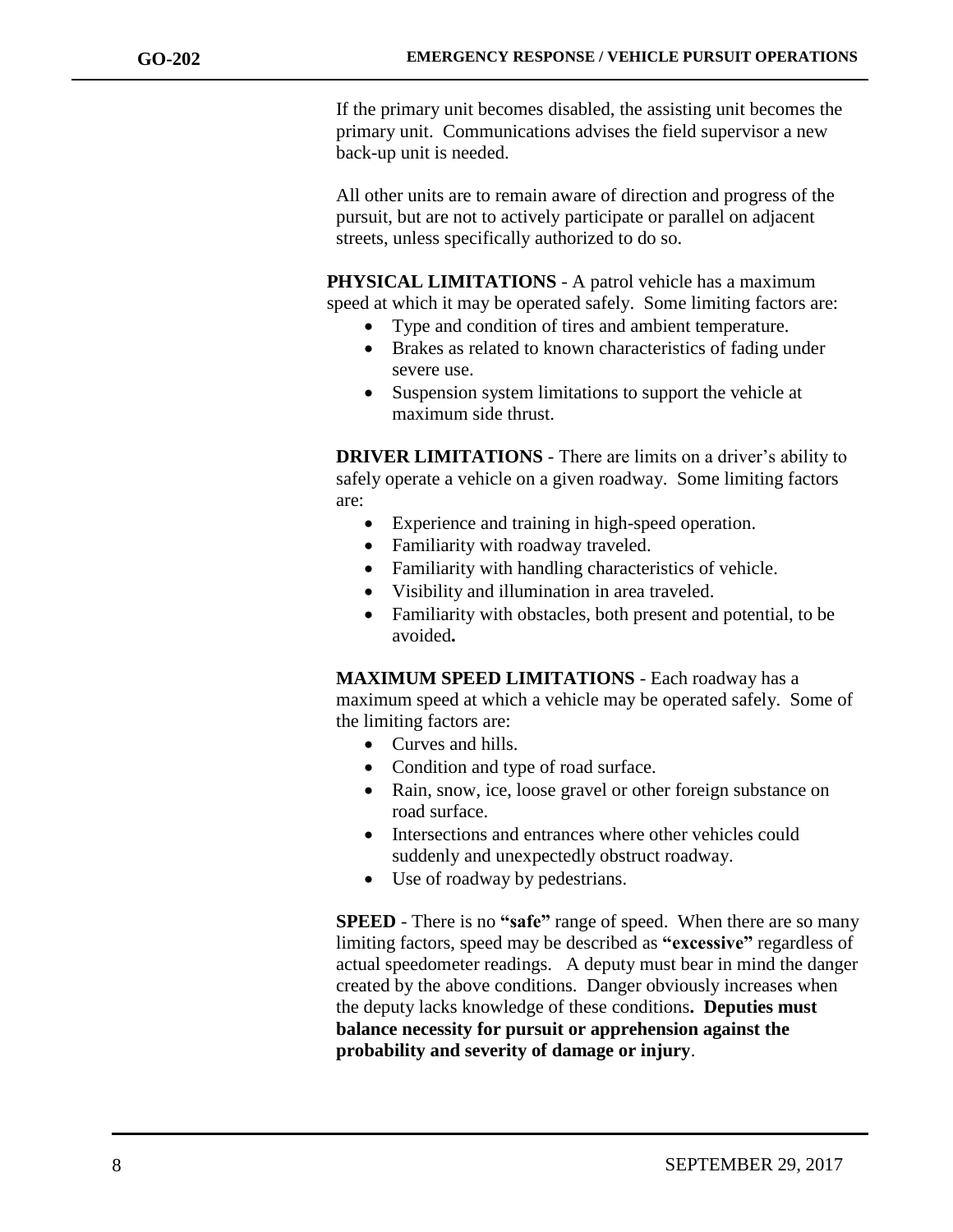# **PURSUIT OPERATIONS**

**AND TACTICS: CARAVANNING -** There is to be no caravanning by field units not directly involved in a pursuit.

> **PASSING -** There is to be no attempt by deputies to pass other field units involved in a pursuit, unless the passing deputy receives specific permission from the unit to be passed.

**SPACING -** All units in pursuit are to space themselves at a distance that will ensure proper braking and reaction time if the vehicle ahead stops, slows, or turns.

**UNMARKED POLICE VEHICLES -** Deputies operating unmarked vehicles may engage in a vehicle pursuit. However, an unmarked vehicle is to be equipped with a visible blue light and audible siren, and both must be activated. Whenever a marked vehicle becomes available to take over the pursuit, and it is safe to do so, the unmarked vehicle is to serve in an assisting role.

**CONTROLLED ACCESS HIGHWAYS -** Deputies are not to pursue suspects or run signal one the wrong way on controlled access highways.

**SPOTLIGHTS -** Spotlights can be used to illuminate the interior of a car being pursued and should be used to illuminate the vehicle when it stops. Spotlights are not to be used to blind a fleeing driver unless forcible stopping is justified.

**PUBLIC ADDRESS SYSTEM -** The public address system can be used to command a violator to pull to the side of the road if it would be more effective than the siren. However, the public address system **does not** replace a siren as emergency equipment. The public address system can be used to command a violator to exit a vehicle once it has stopped.

**AIR SUPPORT -** The use of aircraft to track a fleeing vehicle is far safer than a pursuit. The supervisor overseeing a pursuit may request Air Support. The request is to be based on a need to apprehend and the availability of Air Support.

**Controlled Stopping**: A tactic used by officers in which a patrol vehicle pulls in front of a fleeing vehicle and reduces speed in an effort to slow or stop the fleeing vehicle.

**Forcible Stopping:** A tactic used to stop a fleeing vehicle by initiating contact between the suspect vehicle and a police vehicle.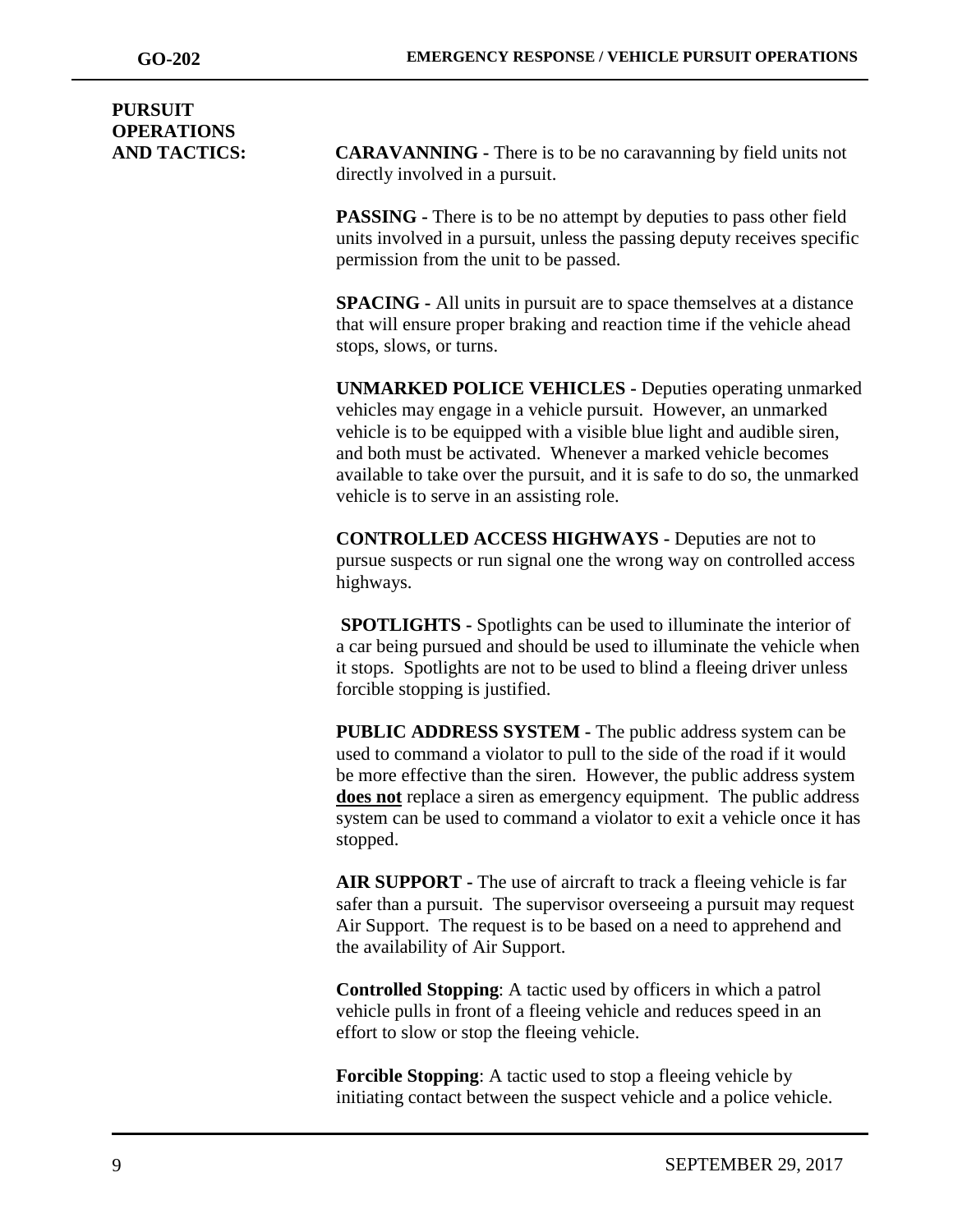**Roadblock**: A stationary obstruction utilized for the purpose of preventing free passage of a pursued motor vehicle in order to cause the apprehension of a suspect in that motor vehicle.

# **VEHICLE OPERATION AS RESPONSE TO RESISTANCE /**

**AGGRESSION:** Escalation in degree of response to resistance/aggression is permitted in order to apprehend an offender. The escalation should be reasonable to overcome an offender's effort to evade apprehension, or to cause harm to others. Efforts should be made to curtail the fleeing offender as quickly and efficiently as possible with approval from the shift commander or their designee. The duty to avoid damage or injury to innocent third parties is superior to that of a pursuit or emergency response.

> **USE OF FIREARMS DURING PURSUIT -** Sheriff's Office policy regarding deadly force response is to be strictly followed. A deputy is not to discharge a firearm at or from a moving vehicle except as the ultimate measure of self-defense or defense of another when the suspect is exhibiting actions that are life- threatening or can result in serious bodily injury. Deputies are not to fire upon a pursued vehicle unless one of the following exists:

- 1. Fired upon, a deputy may return fire in self-defense.
- 2. Firing to disable a vehicle when failure to do so will, with a high degree of probability, would result in injury or death to innocent persons. However, the location, vehicular and pedestrian traffic, and hazard to innocent persons are to be taken into account before firing.

**PURSUIT RESTRICTION –** Personnel are prohibited from pursuing motorcycles, mopeds and ATV's unless deadly force applies; see GO 205.

# **ROADBLOCKS AND FORCIBLE/CONTROLLED STOPPING DURING**

**PURSUITS:** In extreme cases involving only the most serious offenses, efforts to stop a fleeing vehicle may require the use of a roadblock or other means of forcible or controlled stopping in order to protect life and property. The use of a roadblock, forcible or controlled stops to end a vehicle pursuit must be weighed by the degree of risk to the public and/or Deputy posed by the pursuit itself.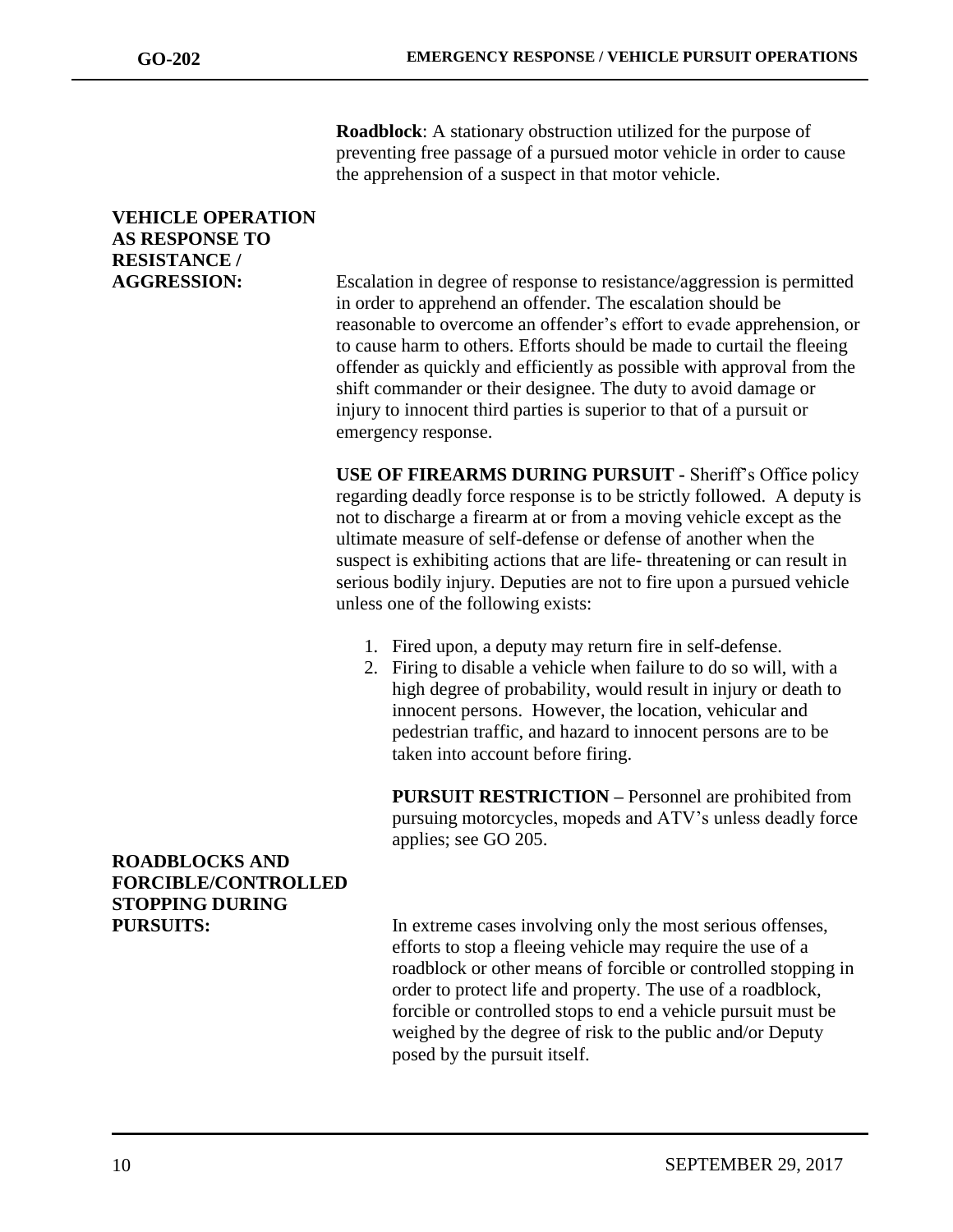With these risks in mind, the decision to use a forcible stop, controlled stop or a roadblock should be reasonable in light of the circumstances confronting the Deputy at the time of the decision. It is imperative that Deputies act within the bounds of legality, good judgment and accepted practices. **While the implementation of a roadblock is considered deadly force, forcible/controlled stops are a Response to Resistance/Aggression.**

**Both standards are directly associated with the seriousness of the crime for which the suspect is wanted and must be demonstrably reasonable.** The use of a roadblock or forcible/controlled stopping is a seizure pursuant to the Fourth Amendment.

Unless exigent circumstances exist that prevents prior approval:

- 1. Approval must be made by the Shift Commander or designee.
- 2. When possible, this is undertaken by patrol units equipped with operable in-car video recording systems, accurately documented and reviewed according to General Order 205.

### SUPERVISORY RESPONSIBILITIES:

1. Must monitor and evaluate the situation and determine if the need for immediate apprehension of the violator justifies the use of roadblocks or forcible/controlled stoppage.

Prior to employing a forcible/controlled stop or a roadblock, deputies must consider the following factors:

- 1. The nature of the offense precipitating the forcible stop or roadblock.
- 2. The urgency in stopping the fleeing vehicle.
- 3. Presence of other motorist on the roadway.
- 4. Number of traffic lanes.
- 5. Weather and visibility conditions.
- 6. The ability to provide adequate warning to approaching traffic.

Particular attention must be given to the selection of an appropriate location to set a roadblock or attempt a forcible/controlled stop. Whenever possible, marked patrol cars with activated blue lights are to be positioned to provide adequate warning to approaching vehicles.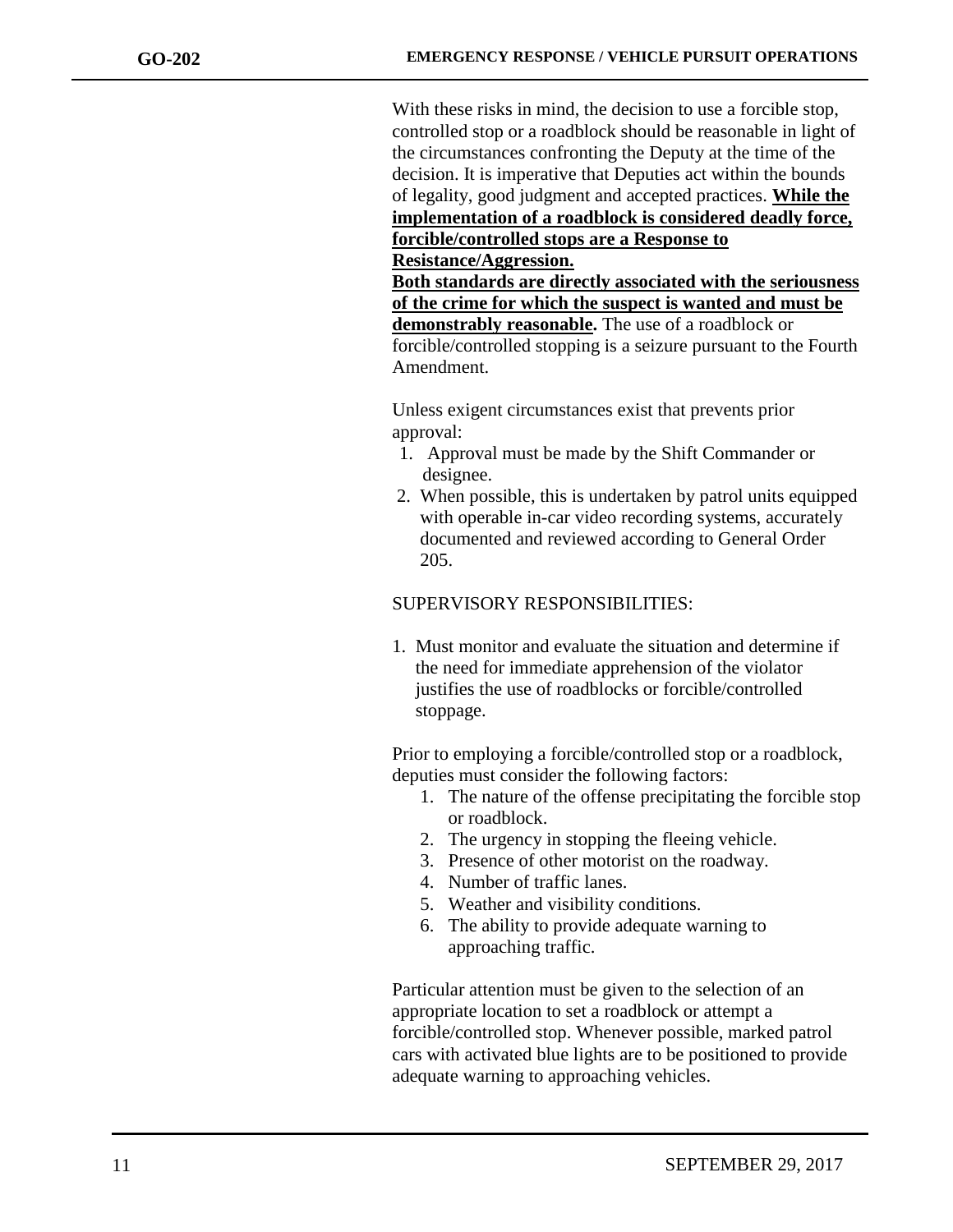Patrol vehicles may also be utilized to block side streets and intersections to prevent approaching motorist from inadvertently entering the path of a pursuit and placing themselves in danger. Whenever possible, on-coming traffic will be prevented from approaching the location of the forcible/controlled stop or roadblock.

In the event that a pursuit is brought to an end with a road block or forcible/controlled stop, deputies will immediately assess all occupants of the pursued vehicle and any other vehicle involved for injury and if necessary provides immediate medical treatment by emergency medical personnel.

**TIRE DEFLATION DEVICES** - Tire deflation devices commonly referred to as "Stop Sticks" are considered a Response to Resistance/Aggression. Stop Sticks are issued to Deputies and may be deployed at a marked site of a roadblock/checkpoint or covertly in the path of a fleeing vehicle. Stop Sticks use is to be recorded in an incident report and in the supervisor's Vehicle Pursuit Review Report. When the Sheriff's Office is notified of a vehicle pursuit in our jurisdiction or approaching our jurisdiction, field supervisors are to provide whatever assistance possible to the pursuing officer/agency to protect lives and property. When time permits and safety considerations are met, the use of Stop Sticks is authorized.

#### **Deputies are permitted to deploy Stop Sticks as long as all of the following criteria are met:**

- 1. The deputy is certified in the use and deployment of Stop Sticks as established by training and manufacturer's recommended use.
- 2. When possible, the pursuing deputy is made aware of and acknowledges that Stop Sticks will be used, including the location and any controlled lane restrictions.

The deploying deputy stays with and collects the device as evidence. This report is forwarded to the Sheriff through the normal chain of command.

#### **SAFETY CONSIDERATIONS FOR STOP STICK**

**DEPLOYMENT** – The circumstances of each pursuit will be very different, but SAFETY is always paramount. Suspects can abruptly swerve, stop or otherwise maneuver their vehicle in an unexpected manner while attempting to avoid Stop Sticks; therefore the following are safety considerations for deployment:

#### **STOP STICK DEPLOYMENT:**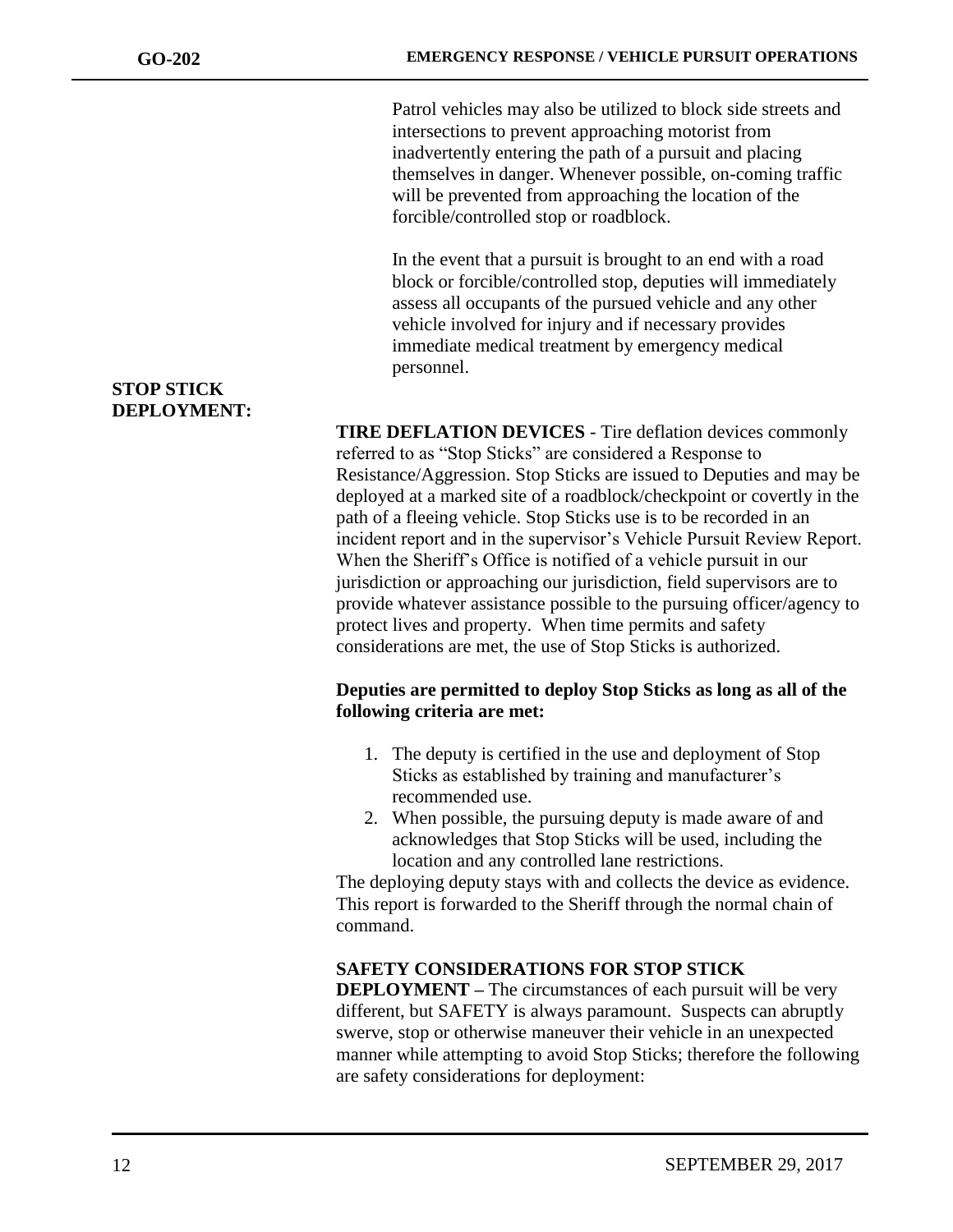- 1. ALWAYS avoid deploying Stop Sticks in locations or situations that limit the ability of the fleeing suspect to safely maneuver the vehicle.
- 2. NEVER deploy Stop Sticks if you believe the location or circumstances of your pursuit make it unsafe to do so.
- 3. Whenever possible, limit or isolate traffic from the pursuit or location where Stop Sticks are being deployed.
- 4. NEVER deploy Stop Sticks with pedestrians in the immediate vicinity.
- 5. NEVER use Stop Sticks on vehicles with less than four wheels. **Use of Stop Sticks on motorcycles, ATV's, or other such vehicles is prohibited.**
- 6. Use extreme caution when pursuits reach excessive speeds. Suspects will have an increased risk of losing control of the vehicle if tires are deflated while driving at above normal highway speeds.
- 7. Use extreme caution when using Stop Sticks on fleeing suspects that appear to be under the influence of drugs or alcohol. These impairments may increase the risk of losing control of the vehicle.
- 8. ONLY deploy Stop Sticks when you have a safe location to observe the target vehicle.

## **HAZARDOUS CONDITIONS FOR STOP STICK**

**DEPLOYMENT -** Include, but are not limited to:

- Areas with heavy traffic.
- Populated areas or locations with pedestrians nearby.
- Near road construction.
- Near steep embankments, curves, or obstacles that limit the deploying deputy's view of traffic and the approaching pursuit.
- Reckless and erratic behavior by the fleeing suspect.
- Wet surfaces, loose pavement and gravel.
- Inclement weather.

## **TACTICAL OPERATIONS FOR STOP STICK DEPLOYMENT:**

- 1. For best performance, deploy on dry, hard surfaces such as concrete or blacktop. Avoid deploying on wet surfaces, gravel or loose pavement.
- 2. Consider deployment so that a suspect has limited ability to avoid striking the device.
- 3. If deploying near an intersection, deploy just before entering the intersection on the road the target vehicle is traveling. Deploy before reaching any driveways or parking lots near the intersection.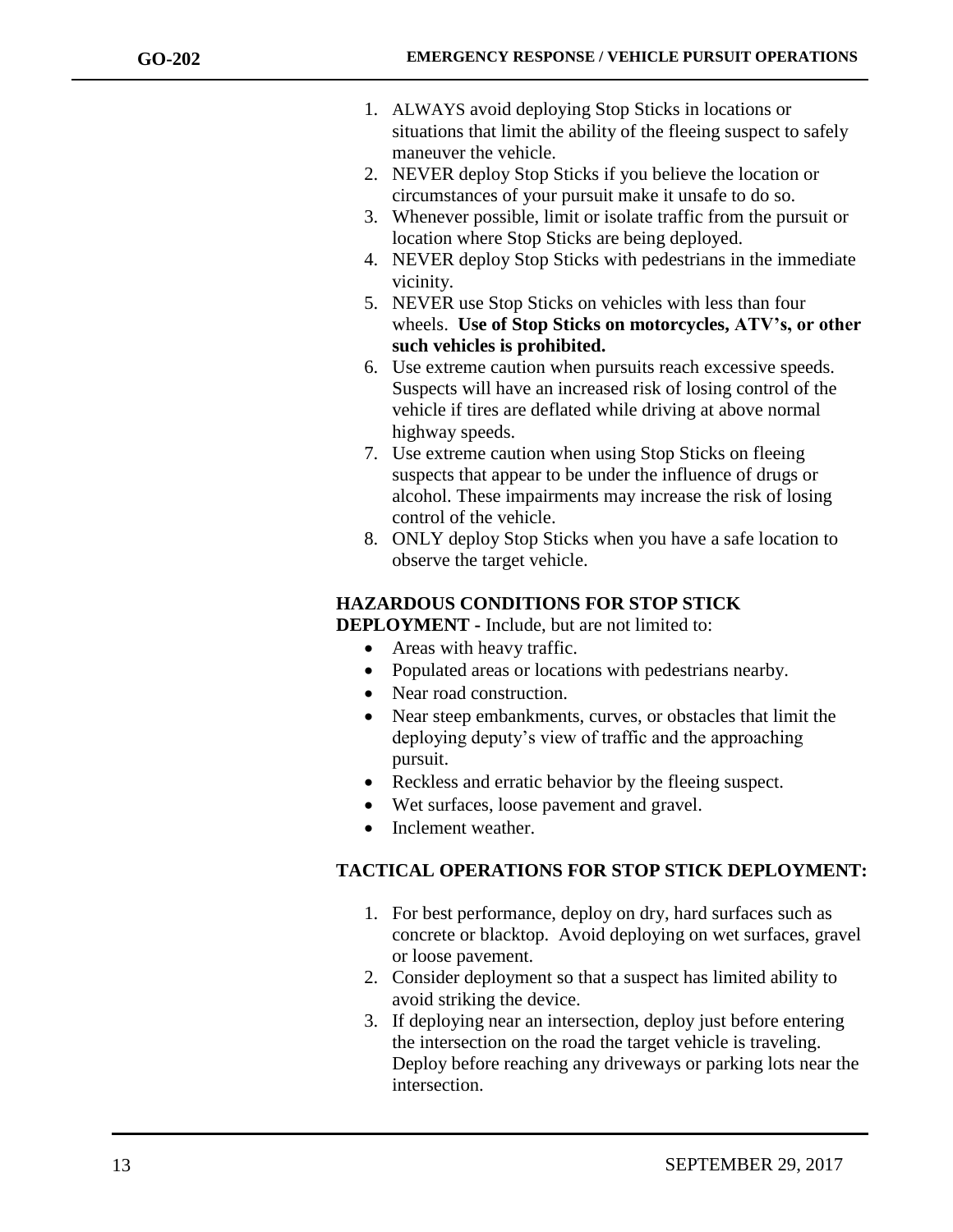**TERMINATION OF** 

- 4. ONLY deploy after you have identified a safe location to observe the pursuit.
- 5. ALWAYS move to a safe location after deploying stop stick.
- 6. ALWAYS advise pursuing units when where stop stick is being deployed.
- 7. NEVER wrap the cord around your hand or any portion of your body.
- 8. NEVER rush a deployment. ALWAYS use caution when removing stop stick from the road.

**VEHICLE PURSUIT:** The decision to pursue is not irreversible. Deputies are to continually question whether the seriousness of the crime justifies continuing the pursuit. A vehicle pursuit is to be terminated under any one of the following circumstances:

- 1. Absent a supervisor's actual presence as a member of the pursuit, the decision to terminate a pursuit by the lead deputy or the senior deputy involved is final.
- 2. The suspect(s) identity is established to the point that later apprehension can be accomplished and there is no longer any need for immediate apprehension.
- 3. Environmental conditions indicate the futility of the continued pursuit.
- 4. The pursued vehicle's location is no longer known.

## **The decision to terminate a pursuit under these circumstances is final.**

**PURSUITS:** In the event an outside agency engaged in an active vehicle pursuit enters the County and requests our assistance, a field supervisor can authorize assisting units to respond as emergency vehicles. Deputy safety and the nature of the pursuit are to be taken into consideration. The outside agency is to be requested to provide the same information our units are expected to provide regarding the circumstances of the pursuit. The first Sheriff's Office unit to join with the outside agency vehicle(s) is designated as a back-up unit. Additional assistance is to be specifically authorized by a field supervisor.

Deputies assisting outside agencies in pursuits are to terminate their involvement when the pursuit leaves the Sheriff's jurisdiction, unless further assistance is requested by the outside agency and authorized by a field supervisor.

Deputies assisting outside agencies in vehicle pursuits are to adhere to all Sheriff's Office directives and other guidelines governing vehicle pursuits.

# **INTER- AND INTRA-JURISDICTIONAL**